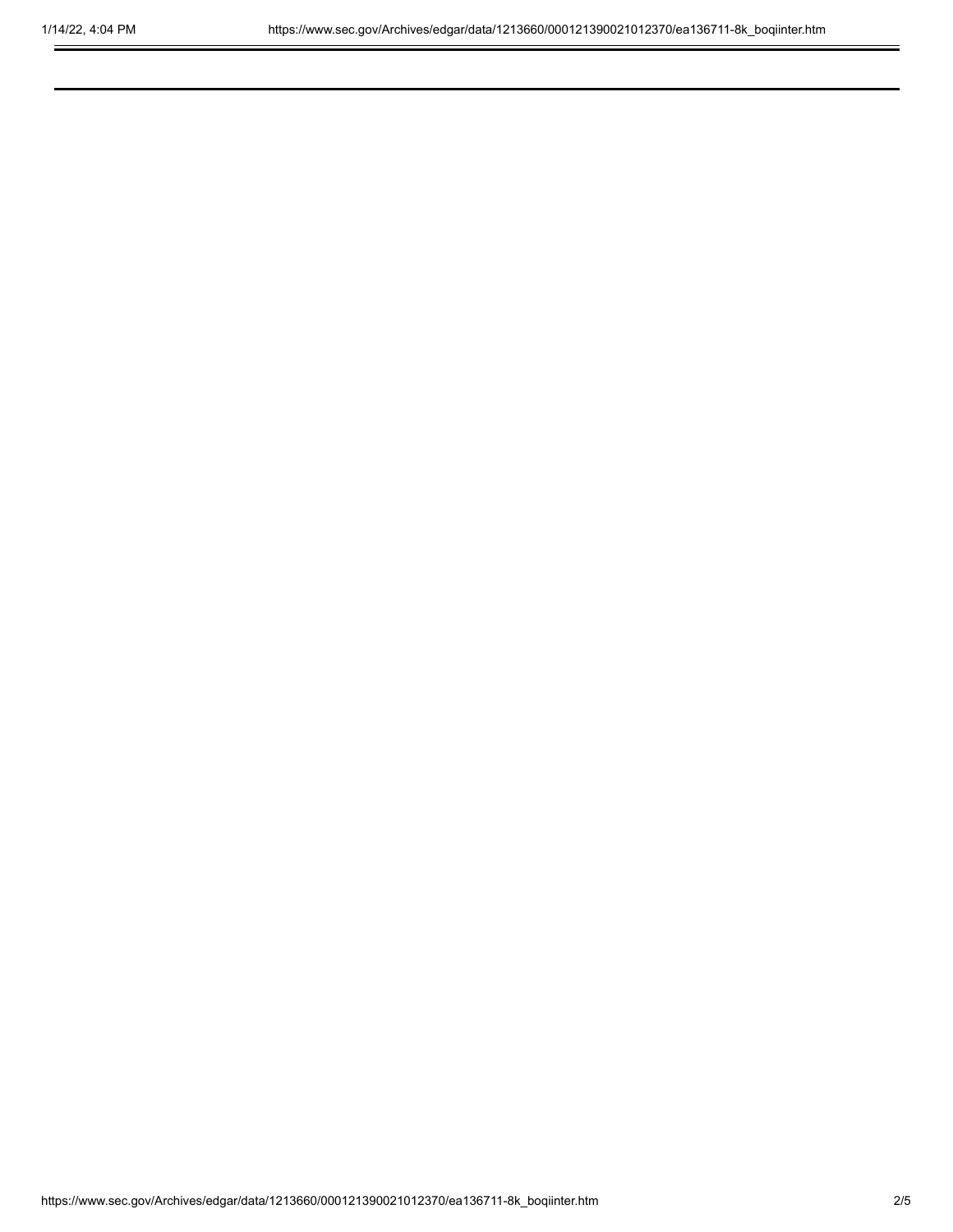#### **Section 2 – Financial Information**

# **Item 2.01. Completion of Acquisition or Disposition of Assets.**

As previously reported on February 24, 2021, the Company entered into an amendment (the "Amendment") to the Securities Purchase Agreement dated May 18, 2020 (the "Securities Purchase Agreement") with two institutional investors (collectively, the "Institutional Investors"), to sell a series of senior secured convertible notes having an aggregate face value of \$5.4 million with an original issue discount of 16.67% and ranking senior to all outstanding and future indebtedness of the Company (the "Convertible Notes") in a private placement to the Institutional Investors (the "Private Placement"). On February 26, 2021, Convertible Notes in an aggregate original principal amount of \$5,400,000 were issued to the Institutional Investors in reliance upon the exemption from securities registration afforded by Section 4(a)(2) of the Securities Act of 1933, as amended (the "1933 Act"), and Rule 506(b) of Regulation D as promulgated by the United States Securities and Exchange Commission (the "SEC") under the 1933 Act, together with the issuance of warrants (the "Warrants" and, together with Convertible Notes, the "Securities") to acquire an aggregate of 720,000 shares of common stock of the Company (the "Common Stock"). The Convertible Notes do not bear interest except upon the occurrence of an event of default.

The Convertible Notes mature on the eighteen-month anniversary of the issuance date, are payable by the Company in installments and are convertible at the election of the Institutional Investors as more fully described below.

Under the terms of the Convertible Notes:

\$2,100,000 of the Convertible Notes are convertible at any time and \$3,300,000 of the Convertible Notes are convertible only after the receipt of stockholders' approval of their issuance, at the option of the holders thereof, into shares of Common Stock at a rate equal to the amount of principal, interest (if any) and unpaid late charges (if any), divided by a conversion price of \$2.59. Commencing on the six-month anniversary of the closing date, the Convertible Notes will amortize in stock, subject to the satisfaction of certain equity conditions, or, at the Company's option, in cash. The Convertible Notes mature in 18 months, and the principal amount is payable in equal installments beginning on the six-month anniversary of the issuance date and each month thereafter until the maturity date. If the Company satisfies certain conditions it may convert the installment amount into shares of its Common Stock.

Under the terms of the Warrants:

The Warrants are exercisable at any time or times after stockholders' approval of their issuance has been obtained, in whole or in part, at the option of the holders thereof, for shares of the Common Stock for an exercise price of \$2.845.

Notwithstanding the foregoing, as further described below, the holders of the Securities are prohibited from converting the Convertible Notes or exercising the Warrants, and any payments of interest and principal in shares of the Common Stock will be held in abeyance, to the extent a holder would beneficially own more than 4.99% (or 9.99%, if the holder elects the higher threshold) of the Company's outstanding shares of the Common Stock after such conversion or payment.

At the closing of the transaction on February 26, 2021, the Institutional Investors paid an aggregate amount of \$4,500,000 in cash for the Convertible Notes with an aggregate face amount of \$5,400,000 and received warrants to purchase an aggregate of 720,000 shares of Common Stock (subject to standard adjustments in the event of any stock split, stock dividend, stock combination, recapitalization or other similar transaction) at an initial exercise price of \$2.845. The placement agent for the Private Placement, FT Global Capital Inc. also received a warrant to purchase up to 173,745 shares of Common Stock at an initial exercise price of \$2.845 per share, subject to increase based on the number of shares of Common Stock issued pursuant to the Convertible Notes.

The foregoing description is qualified in its entirety by reference to the full text of the Securities Purchase Agreement, the Amendment, the Convertible Notes, the Warrants, and the other transaction agreements, which were filed as Exhibits 10.1 through 10.6 to the Company's Current Report on Form 8-K dated May 19, 2020 and Exhibit 4.1 to the Company's Current Report on Form 8-K dated February 24, 2021, respectively, and are incorporated in this Report by reference.

1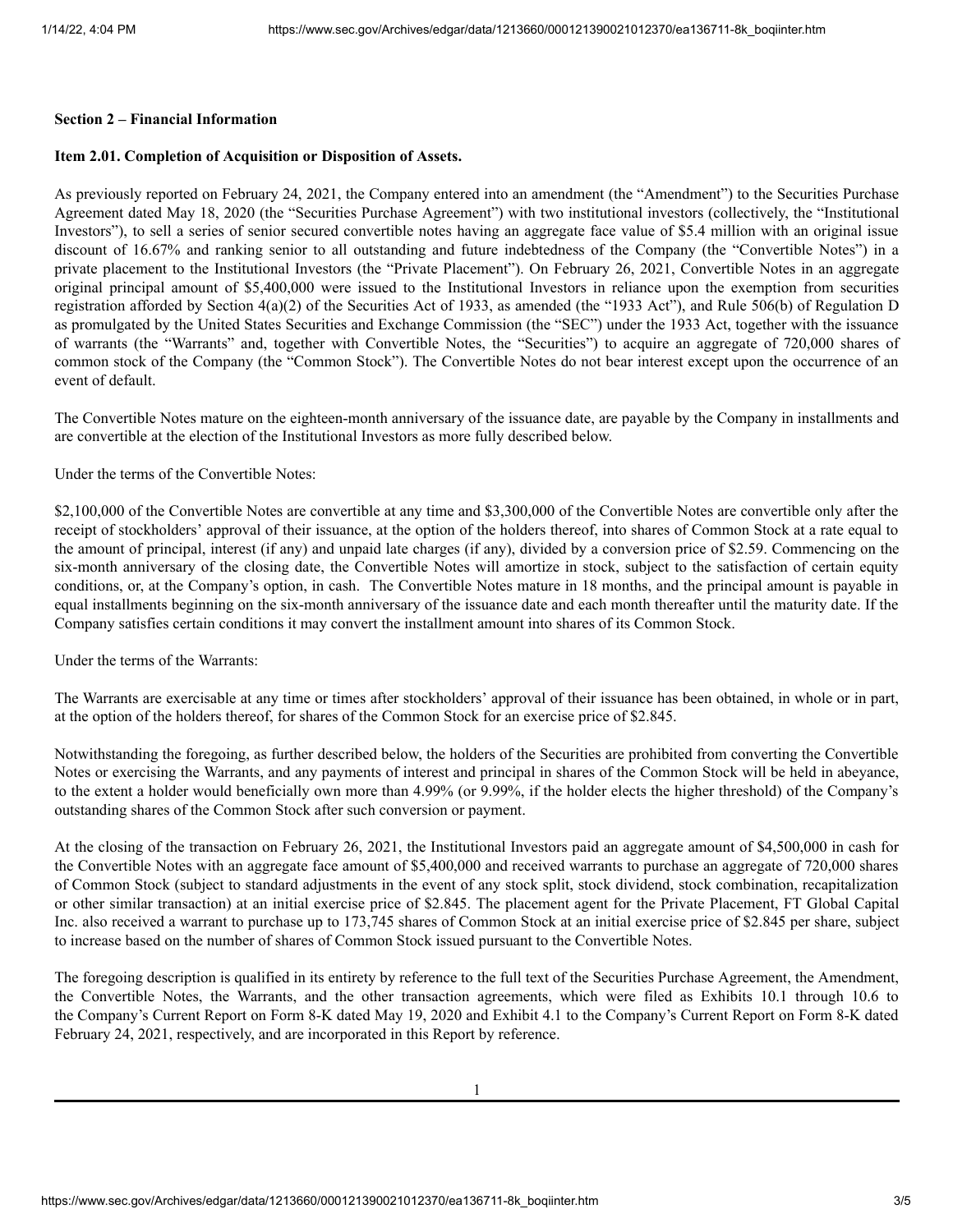### **Item 3.02 Unregistered Sale of Equity Securities.**

The information required to be reported under this Item is incorporated by reference to Item 2.01 of this Current Report on Form 8-K.

### **ITEM 8.01 OTHER INFORMATION**

On March 1, 2021, the Company issued a press release announcing the closing of the Private Placement. A copy of the press release is attached as Exhibit 99.1 to this current report on Form 8-K and is incorporated by reference herein.

The information under this Item 8.01, including Exhibit 99.1, is deemed "furnished" and not "filed" under Section 18 of the Securities Exchange Act of 1934, as amended (the "Exchange Act"), or otherwise subject to the liability of that section, and shall not be incorporated by reference into any registration statement or other document filed under the Securities Act of 1933, as amended, or the Exchange Act, except as shall be expressly set forth by specific reference in such filing.

The information in this Current Report on Form 8-K may contain forward-looking statements based on management's current expectations and projections, which are intended to qualify for the safe harbor of Section 27A of the Securities Act of 1933, as amended, and Section 21E of the Securities Exchange Act of 1934, as amended. The statements contained herein that are not historical facts are considered "forward-looking statements." Such forward-looking statements may be identified by, among other things, the use of forward-looking terminology such as "believes," "expects," "may," "will," "should," or "anticipates" or the negative thereof or other variations thereon or comparable terminology, or by discussions of strategy that involve risks and uncertainties. In particular, statements regarding the efficacy of investment in research and development are examples of such forward-looking statements. The forward-looking statements include risks and uncertainties, including, but not limited to, the effect of political, economic, and market conditions and geopolitical events, including the current COVID-19 global crisis; legislative and regulatory changes that affect our business; the availability of funds and working capital; the actions and initiatives of current and potential competitors; investor sentiment; and our reputation. The Company does not undertake any responsibility to publicly release any revisions to these forwardlooking statements to take into account events or circumstances that occur after the date of this report. Additionally, the Company does not undertake any responsibility to update you on the occurrence of any unanticipated events, which may cause actual results to differ from those expressed or implied by any forward-looking statements. The factors discussed herein are expressed from time to time in the Company's filings with the Securities and Exchange Commission available at http://www.sec.gov.

# **Item 9.01. Financial Statements and Exhibits**

(d) Exhibits

# **Exhibit Description**

99.1 Press [Release](https://www.sec.gov/Archives/edgar/data/1213660/000121390021012370/ea136711ex99-1_boqiinter.htm) dated March 1, 2021

2